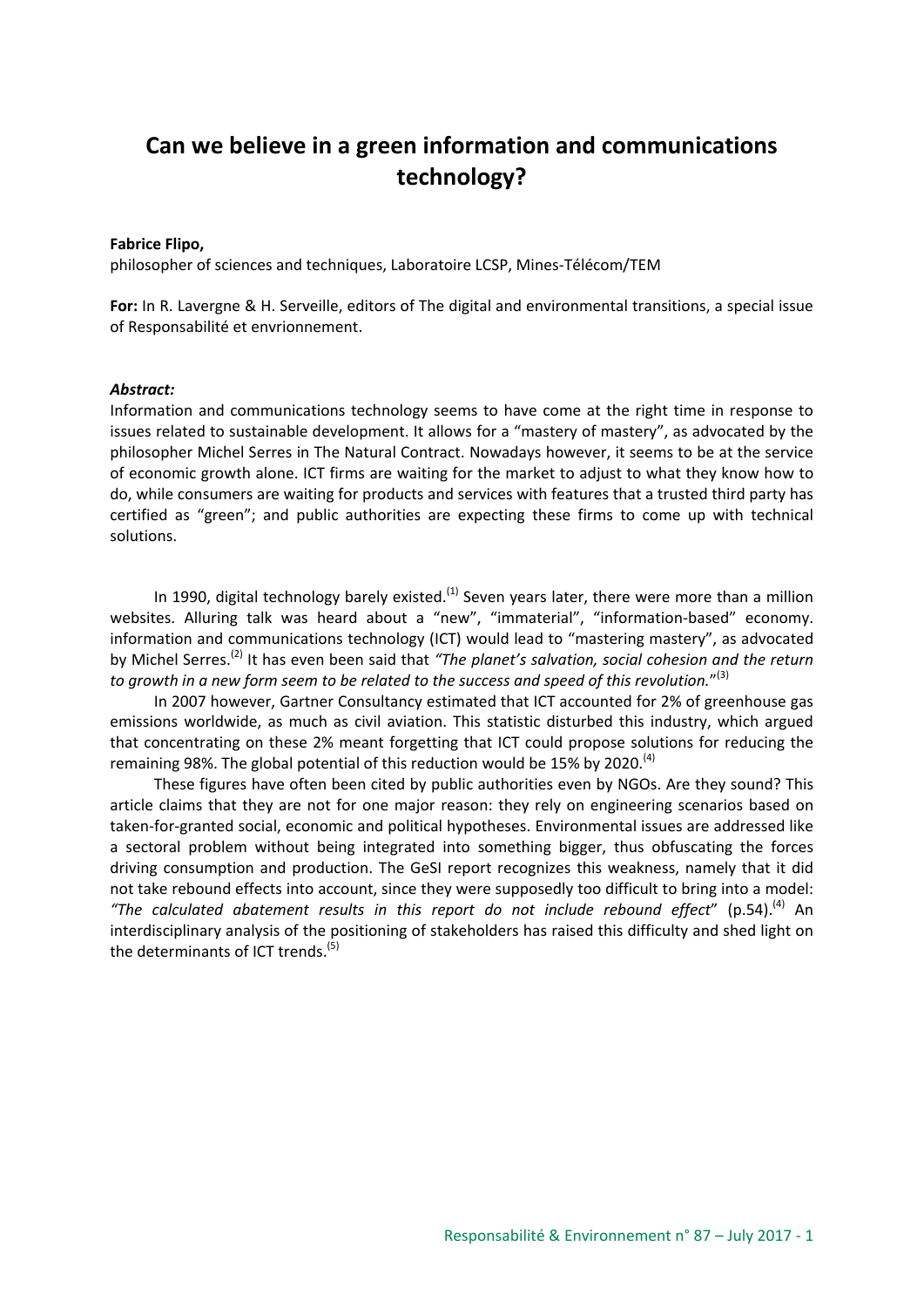## On the one side, ICT; on the other, sustainable development

The question of a "green" ICT crops up at the interface between digital technology and sustainable development. Seen from afar, the relations between the two seem obvious. After all, MIT's report to the Club of Rome pioneered the work on digital models, which have come into much wider use since then. Furthermore, the Earth is constantly under observation by a swarm of satellites; globalization could not have happened without ICT; etc.

For all that, digital technology and sustainable development have been constructed with few interconnections between them. This holds for international negotiations, ministries, regulations and even NGOs. At the 1992 Earth Summit in Rio de Janeiro and, too, at the United Nations Conference on Sustainable Development in Rio in 2012, ICT was scantly mentioned. Likewise, negotiations and ministerial meetings on regulations for the information society never broached the environmental question. On the contrary, in the gray literature from the disciplines of economics and technology, the idea was burgeoning that growth could be "dematerialized" or "decoupled" from its environmental footprint, and that ICT would provide major leverage for doing so. The Lisbon Strategy adopted by the European Union in 2000 called for massively using ICT for "green growth" (already mentioned by the Nora-Minc report in 1978).

### Household electronic equipment

In France, more than one out of two persons has a smartphone, and three out of four telephones purchased in 2014 were smartphones.<sup>(6)</sup> Furthermore, 90% of French households own a personal computer; 90%, a land-line telephone. In addition, 92% have a mobile telephone; 83%, access to the Internet; and 35%, a tablet computer (a fast growing percentage). The most widespread combination is the threesome computer-tablet-smartphone (30%, +5%), followed by the twosome computer-smartphone (29%). Only 11% of households have none of this equipment.

The most frequently mentioned uses of the smartphone have been for browsing on the Internet (55%, +3%), downloading applications (48%, +4%), geolocalization (42%) and viewing videos (34%). Instant-messaging is used by 32%. These uses are more widespread among 12-17 year-olds. The rate of use increases with income and education. The Paris region and urban areas are more fond of digital technology than rural areas.

In four years, the time spent on the Internet has risen from 13 hours/week to 18. There were thrice as many commercial websites in 2015 as in 2009. Another growing use is for administrative procedures. Meanwhile, 59% of the French resort to the Internet for the news (+10% since 2012), a percentage still behind television's. The percentage of persons who think that having access to the Internet is "very" or "rather important" rose from 54% in 2009 to 65% in 2015 (72% in the Paris region). Each French household owns, on the average, 99 electric or electronic devices or appliances: 450 kg per household.<sup>(7)</sup>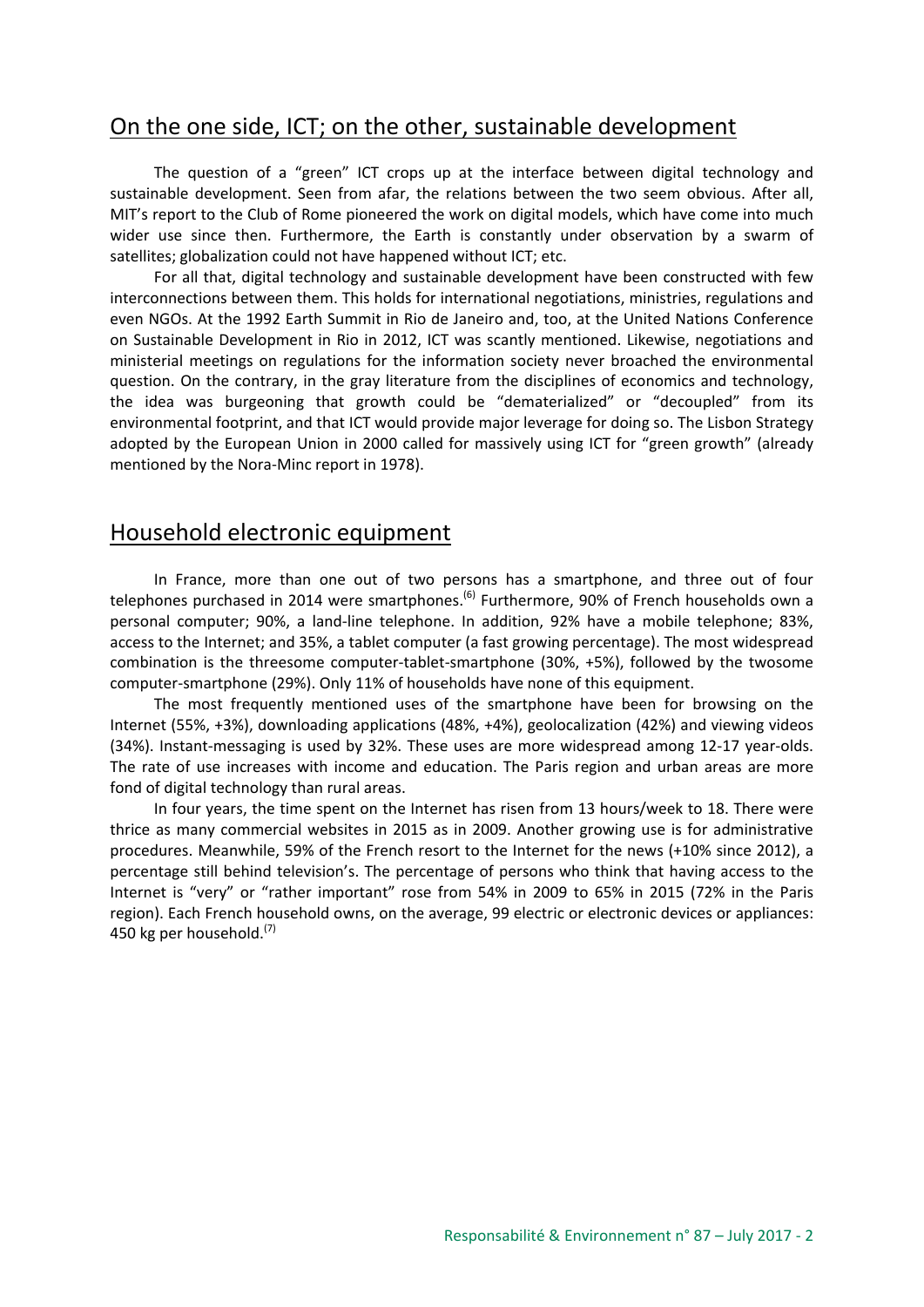# The digital infrastructure's environmental impact

Data on the ecology of the digital infrastructure are numerous (hundreds of references), disparate (scope, methodologies, etc.) and insufficient (far from covering the whole field). I can but provide an overview herein.<sup>(8)</sup>

ICT accounts for between 5% and 10% of electricity consumption worldwide.<sup>(9)</sup> In France, this figure is about 14% (in other words: the electricity produced by seven nuclear power plants), not to mention 5% of greenhouse gas emissions.<sup> $(10)$ </sup> Worldwide consumption grew by 6.6% per year from 2007 to 2012. In France, this rate has been approximately 10%/year: a growth of 635 kWh per household per year between 1990 and 2005 — thus canceling the energy gains thanks to improvements in household appliances (refrigerators, etc.) during this period.<sup>(11)</sup>

ICT's principal use of the energy it consumes is for manufacturing (devices, networks and terminals). In contrast, this equipment, at the end of its life cycle, usually has but a slight incidence on energy consumption.

As for its "material nature", ICT represents 30% of worldwide demand for silver, 12% for gold, 30% for copper and up to 80% for ruthenium and indium.<sup> $(12)$ </sup> Some industries, such as the mining of coltan, have stoked wars. Temporary shortages have occurred. Given the risks to supply lines, the European Commission has classified the metals used by ICT as *"critical raw materials*".(13)

Electronic wastes in France are growing from 3%-5% per year: 1.7 million tonnes were put on the market in 2015 (*i.e.*, 166 times the weight of the Eiffel Tour). Out of the 35% of these wastes that are collected, 80% of the materials in them are "recuperated", the remainder being sent to dumps or incinerated. This represents an actual recycling rate of less than 30%, assuming that the recycling is done in compliance with regulations. Only 1% is reused.<sup>(7)</sup>

A final point: toxic chemicals are incorporated in ICT products (fire retardants, phtalates, hexavalent chromium and beryllium) or are used to make them (solvents, acids, heavy metals and volatile organic compounds).

# The positioning of stakeholders

The stakeholders actively advocating a "green" ICT fall into one of five categories: manufacturers, distributors, environmentalist organizations, public authorities and consumers.

These manufacturers try to follow the regulations, which they have often helped draw up: the EU directives on energy-using products (EuP), on the restriction of hazardous substances (RoHS) and on e-wastes (WEEE). By going farther than these regulations, they are moving toward energy efficiency. This has several positive effects, such as longer battery ranges. Meanwhile, eco-design (like in Fairphone) has been pushed onto the sidelines inside (and outside) big firms.

The business model preferred by both distributors and manufacturers revolves around recycling: recuperation, destruction and the production of secondhand raw materials for the purpose of bringing new products onto the market. As a consequence, the reuse of equipment has also been pushed out onto the sidelines. Novelty attracts customers, thus fostering commercial obsolescence. Electronic devices are technically capable of lasting three to four times longer than their current life cycle of 18 months. For businesses, "green" is not a sales argument… but could become a discriminating factor if consumers wanted it to be.  $(14)$ 

What about NGOs? Greenpeace has targeted manufacturers, in particular HP and Apple, and undertaken actions against their exporting of e-wastes to poor lands. As it has shown, the Internet, were it a country, would rank as the world's fifth consumer of electricity. This NGO has also pushed, somewhat successfully, the major users of host servers (Facebook, Google, etc.) toward using energy from renewable sources. The WorldWide Fund for Nature (WWF) has formed a partnership with Orange Group for environmentally assessing the latter's products. France Nature Environment has been advocating the implementation of the aforementioned WEEE directive. Focusing on the issue of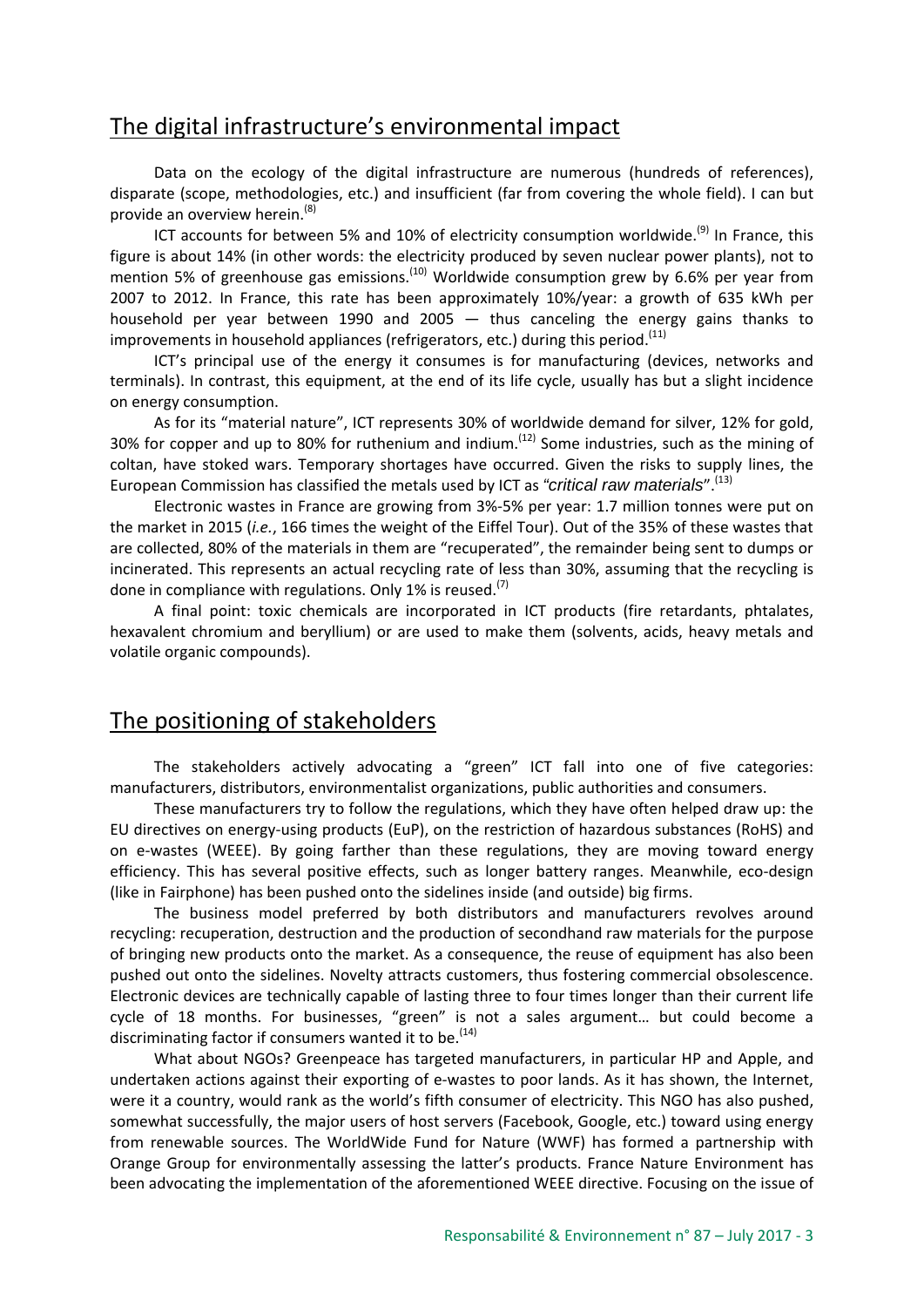accelerated obsolescence, Friends of the Earth is demanding guarantees for longer product life cycles and calling for legally obligating manufacturers to continue making spare parts for their products.

As for public authorities, the support for, and regulation of, digital technology (e-health, elearning, etc.) have, as pointed out, been kept separate from sustainable development and environmentalism. The EU's framework program *"i2010: Information society and the media working towards growth and jobs*" views ecology only from the angle of energy efficiency (in particular of cars and a smart transportation infrastructure).<sup>(15)</sup> The European Commission has adopted a position close to manufacturers'. As much can be said about the French government. One report, though mentioning ICT's environmental impact, drew the conclusion that this industry provides many opportunities for moving toward the ambitious objective set by France for curbing energy consumption.<sup>(10)</sup>

Stakeholders who want or claim to support environmentally friendly products are turning toward consumers;<sup>(16)</sup> but the latter have a weak grasp of the issues under debate. The first issue that the public spontaneously mentions in relation to ICT's environmental impact is electromagnetic waves; wastes ranks second. Electronic devices at the end of their life cycles, since they are recognized as being special, are stocked rather than being thrown out like run-of-the-mill objects. Another often mentioned issue is energy consumption, but comments about it are still vague. ICT is usually said to be too technically complicated to form an opinion about it. When asked what a "green" ICT could be, the first answer is a product running on solar power. Although the opinion is often voiced (not without contradictions) that ICT cannot be "greened", the belief holds steady that engineers will come up with solutions. A final point mentioned about the relation between digital technology and the environment is the idea of simpler, sturdy, repairable devices. ICT's functionality is hardly brought under question. Digital devices and applications are now familiar, seemingly indispensable, like a limb on the body that we cannot do without.

#### Conclusion

The main argument advanced by the Smarter 2020 report is substitution, *i.e.*, replacing physical with "immaterial" goods and services.<sup>(4)</sup> However it fails to be very convincing upon scrutiny. A closer look at the examples cited (videoconferencing, e-commerce, e-paper or telework) discovers that this argument depends on trends in uses, both individual and collective.<sup>(17)</sup> But the uses are growing, in line with the objective of public policies (in favor of an e-administration, for instance) and with the strategies of major ICT players, who do not want to sell less. As expected, rebound effects are occurring.

Stakeholders do agree on setting a framework for a "green" ICT based on three criteria (materials, energy, toxicity) and three strategies (reduction, substitution or prohibition). But their opinions about priorities diverge. Which of these parties is ready to reconsider its needs? Sellers? Consumers? Underprivileged social classes tend to think that changes should mainly burden those who have the means, since, relatively speaking, this would have the most impact. The counterargument easily turns Malthusian: true, the wealthy consume more, but since there are more of the poor, everybody's lifestyle has to change. This difference also crops up at the international level between North and South.

All of this shifts responsibility about. Firms are waiting for the market to adjust to what they know how to do, while consumers are waiting for products with features that a trusted third party has certified as "green"; and public authorities are expecting firms to find the technical solutions.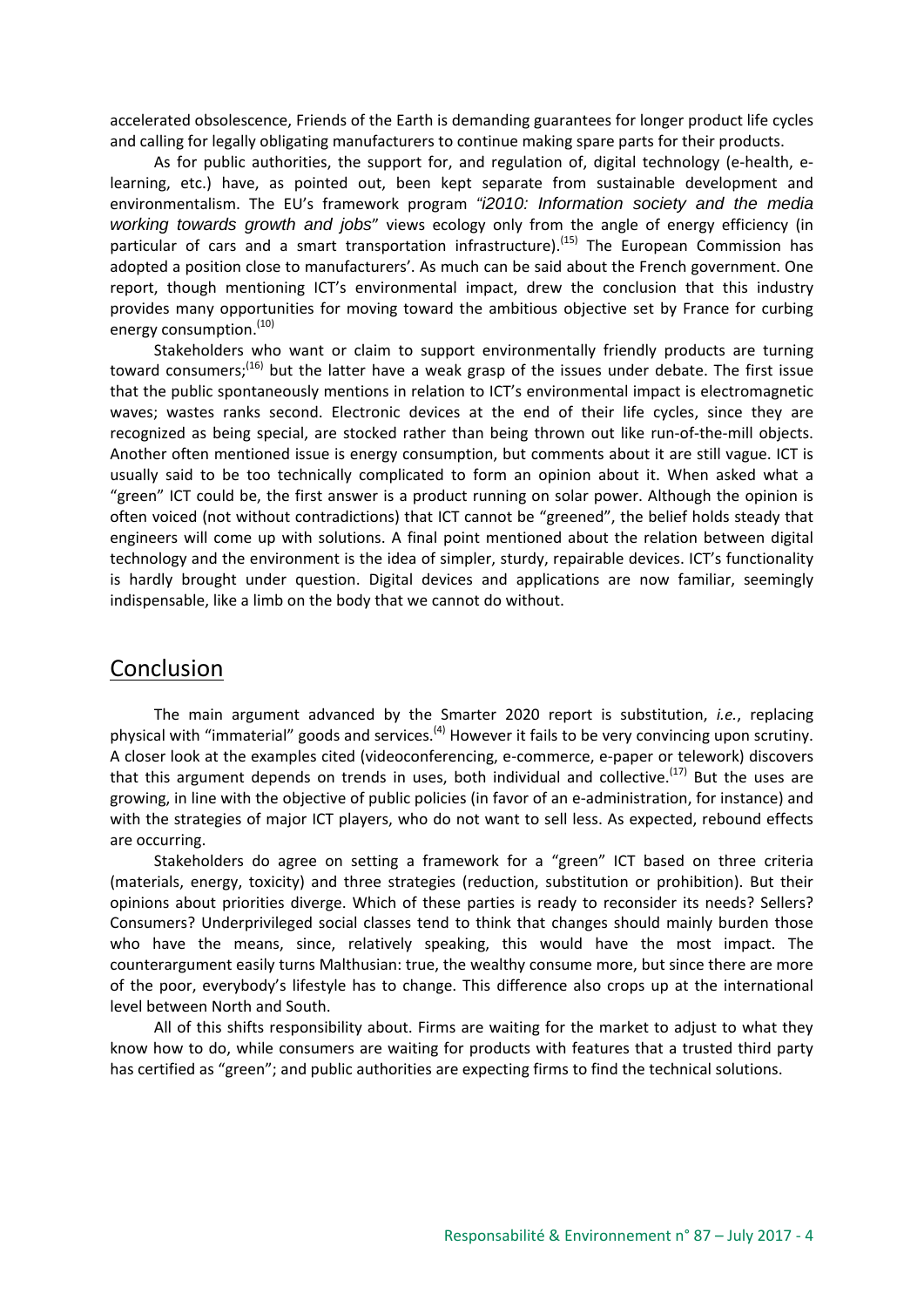Given what mostly amounts to engineering scenarios that are remotely connected with any consideration of the trends under way in contemporary societies, believers in a "green ICT" will very likely be disappointed. The analysis and conclusions presented herein can, to a large degree, be transposed to similar problem areas: "green" cars, "green" airplanes, etc. The "greening" of our society often comes down to a set of technical arrangements with no bearing on the economic and social trends that are, in fact, the driving force and with which our fellow-citizens are fully familiar. On the contrary, the prescriptions and recommendations made to the public — consume "more" for the economy but "less" for the planet — rings in their ears like contradictions of those of us who are standing at the crossroads. The risk looms that our fellow-citizens come to feel betrayed and withdraw any confidence that they might have had.

### Notes

 $(1)$  This article has been translated from French by Noal Mellott (Omaha Beach, France). The translation into English has, with the editor's approval, completed and updated references.

(2) Michel SERRES, *Le Contrat naturel* (Paris: Éditions François Bourin, 1990); English translation by E. MACARTHUR & W. PAULSON: *The Natural Contract* (Ann Arbor, MI: University of Michigan Press 1995).

(3) P.91 in S. FAUCHEUX, C. HUE & I. NICOLAÏ, *TIC et développement durable. Les conditions du succès* (Brussels: De Boeck, 2010).

(4) Boston Consulting Group, *SMARTer 2020: The Role of ICT in Driving a Sustainable Future*, 243p. (GeSI Global e-Sustainability Initiative, 2012) available at https://cda.iea-4e.org/document/10/gesismarter-2020-the-role-of-ict-in-driving-a-sustainable-future.

<sup>(5)</sup> This article draws on data from the following two books: F. FLIPO, F. DELTOUR, M. DOBRÉ & M. MICHOT, *Peut-on croire aux TIC vertes? Technologies numériques et crise environnementale* (Paris: Presses des Mines, 2012); and F. FLIPO, M. DOBRÉ & M. MICHOT, *La Face cachée du numérique. L'impact environnemental des nouvelles technologies* (Paris: Éditions L'Échappée, 2013).

(6) P. CROUTTE & S. LAUTIÉ, *Le Baromètre du numérique 2016*, 277p. (Paris: CRÉDOC, 2016) available at: http://www.credoc.fr/pdf/Rapp/R333.pdf.

(7) Statistics reported in V. MONIER, A. DEPROUW, M. JOVER & S. CHOUVENC, *Rapport annuel du Registre des déchets d'équipements électriques et électroniques*, p.40. (Angers, FR: ADEME, 2016) available at: http://www.ademe.fr/rapport-annuel-registre-dechets-dequipements-electriqueselectroniques-deee-donnees-2015.

(8) For more details, readers may consult the books I have co-authored (*cf.* note 5) or other sources such as the website www.ecoinfo.cnrs.fr or L.M. HILTY & B. AEBISCHER (eds.), *ICT innovations for sustainability* (Heidelberg, DE: Springer 2015).